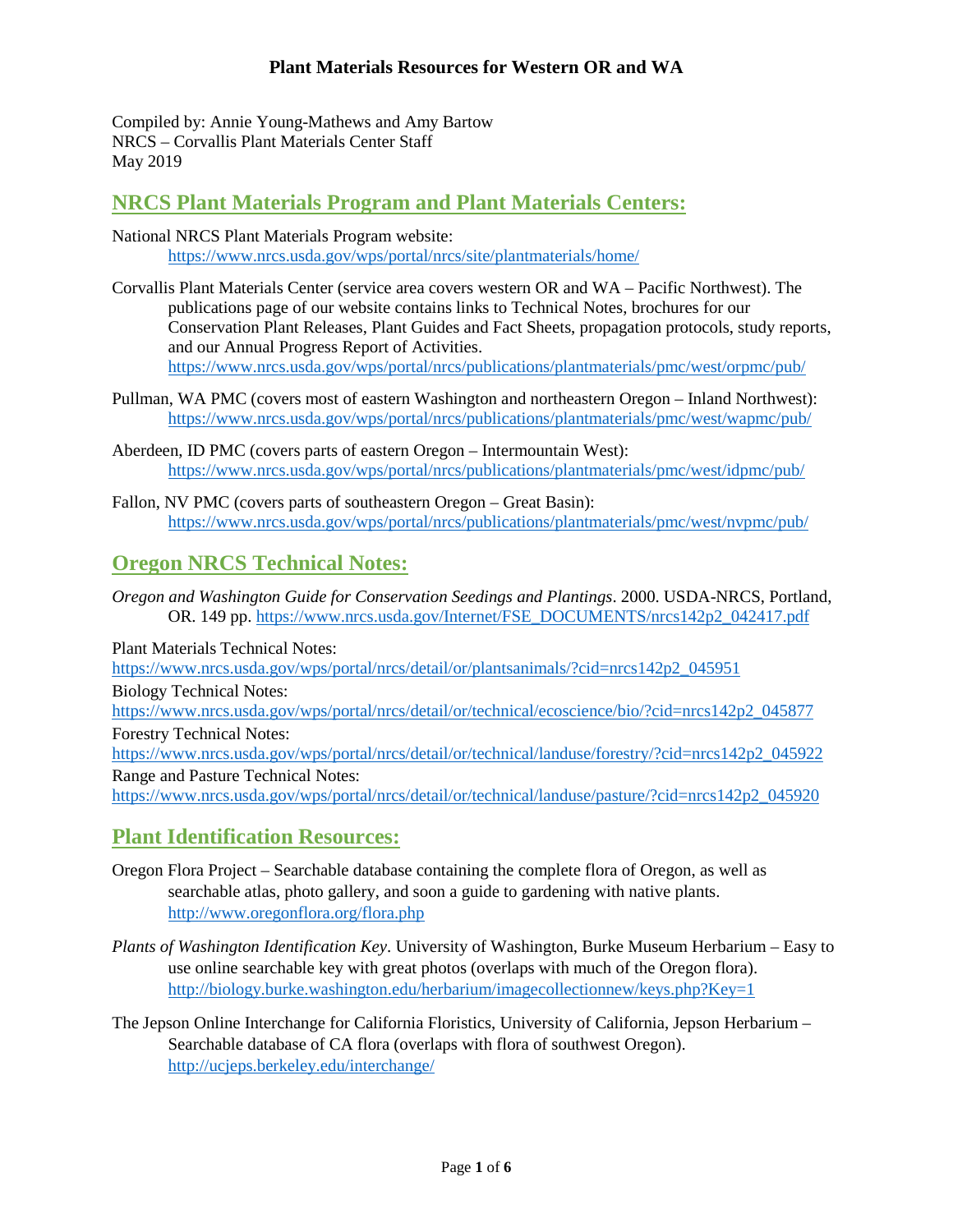- USDA PLANTS Database Contains distribution information and Plant Fact Sheets/Plant Guides for native and introduced plants around the country. Searchable by scientific name and common name. https://plants.sc.egov.usda.gov/java/
- Oregon Noxious Weed Profiles Oregon Department of Agriculture, Oregon State Weed Board [https://www.oregon.gov/ODA/programs/Weeds/OregonNoxiousWeeds/Pages/AboutOregonWee](https://www.oregon.gov/ODA/programs/Weeds/OregonNoxiousWeeds/Pages/AboutOregonWeeds.aspx) [ds.aspx](https://www.oregon.gov/ODA/programs/Weeds/OregonNoxiousWeeds/Pages/AboutOregonWeeds.aspx)
- Pacific Northwest Pest Management Handbooks A Pacific Northwest Extension Publication. Searchable handbooks on Weed Management, Insect Management, and Plant Disease Management. <https://pnwhandbooks.org/>
- *Field Guide for the Identification and Use of Common Riparian Woody Plants of the Intermountain West and Pacific Northwest Regions*. USDA-NRCS Aberdeen Plant Materials Center, Aberdeen, ID. (Limited number of print copies available from the Corvallis PMC) [http://www.nrcs.usda.gov/Internet/FSE\\_DOCUMENTS/nrcs144p2\\_045486.pdf](http://www.nrcs.usda.gov/Internet/FSE_DOCUMENTS/nrcs144p2_045486.pdf)
- *Forb Seedling Identification Guide for the Inland Northwest: Native, Introduced, Invasive and Noxious Species.* USDA-NRCS, Pullman, WA, Latah SWCD, Moscow, ID, and XID Services Inc, Pullman, WA. 150 pp. [https://www.nrcs.usda.gov/Internet/FSE\\_PLANTMATERIALS/publications/wapmcpu11331.pdf](https://www.nrcs.usda.gov/Internet/FSE_PLANTMATERIALS/publications/wapmcpu11331.pdf)
- *Winter twig identification key*. University of Washington, Burke Museum Herbarium <http://biology.burke.washington.edu/herbarium/imagecollectionnew/keys.php?Key=2>
- *Winter in the Woods: A Winter Guide to Deciduous Native Plants in Western Washington*. Washington State University Extension, 1999. <https://pubs.wsu.edu/ItemDetail.aspx?ProductID=14400>

### **Native Plant Propagation Resources:**

- Native Plant Network, Propagation Protocol Database Searchable database of protocols for thousands of species <http://npn.rngr.net/propagation/protocols>
- *Seed Production Manual for the Pacific Northwest.* 2015. Bartow, A. USDA-NRCS Corvallis Plant Materials Center, Corvallis, OR. 192 pp. (Bound print copies available from the PMC) [https://www.nrcs.usda.gov/Internet/FSE\\_PLANTMATERIALS/publications/orpmcpu12767.pdf](https://www.nrcs.usda.gov/Internet/FSE_PLANTMATERIALS/publications/orpmcpu12767.pdf)
- *Ability of Pacific Northwest Native Shrubs to Root from Hardwood Cuttings* (with Summary of Propagation Methods for 22 Species) by D. Darris. USDA-NRCS Plant Materials Tech Note 30, 2002. [https://www.nrcs.usda.gov/Internet/FSE\\_DOCUMENTS/nrcs142p2\\_043464.pdf](https://www.nrcs.usda.gov/Internet/FSE_DOCUMENTS/nrcs142p2_043464.pdf)
- *Nursery Manual for Native Plants: A Guide for Tribal Nurseries*, USDA Forest Service Ag. Handbook 730,<https://rngr.net/publications/tribal-nursery-manual>
- *Raising Native Plants in Nurseries: Basic Concepts*. 2012. USDA Forest Service. 92 pp. [http://www.fs.fed.us/rm/pubs/rmrs\\_gtr274.pdf](http://www.fs.fed.us/rm/pubs/rmrs_gtr274.pdf)
- *Woody Plant Seed Manual*.1974. USDA Forest Service Agriculture Handbook No. 727. 1,233 pp. <http://www.rngr.net/publications/wpsm>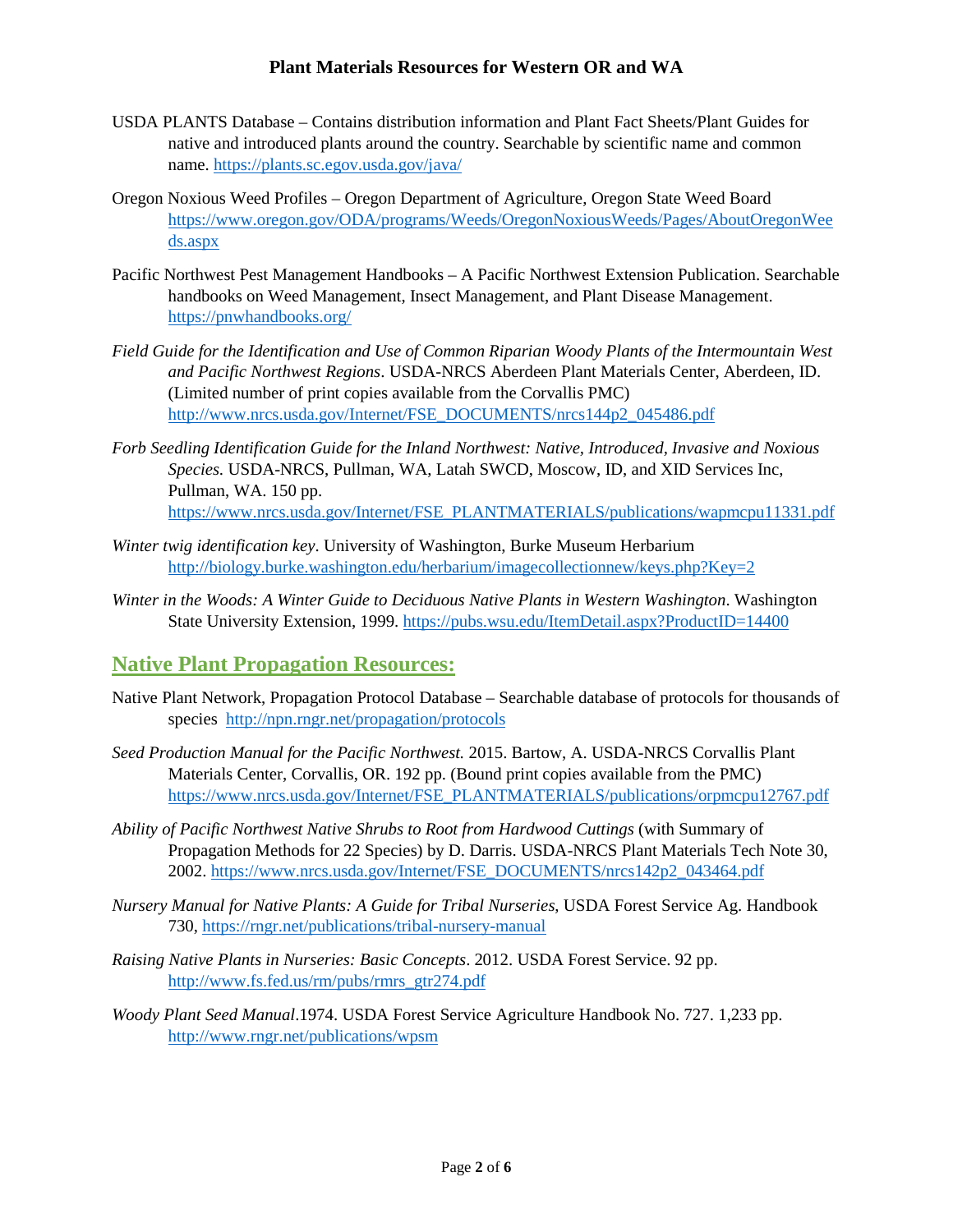### **Farm and Backyard Habitat Resources:**

- Backyard Habitat Certification Program Audubon Society of Portland and Columbia Land Trust Website includes plant lists, nurseries, and seed vendors for the Portland Metro area. <https://backyardhabitats.org/resources/native-plants/>
- *The Meadowscaping Handbook: Designing, Planting and Managing an Urban Meadow.* 2016. West Multnomah Soil and Water Conservation District, Portland, OR. *[https://wmswcd.org/wp](https://wmswcd.org/wp-content/uploads/2016/04/Meadowscaping_Publication_Complete_LR.2.pdf)[content/uploads/2016/04/Meadowscaping\\_Publication\\_Complete\\_LR.2.pdf](https://wmswcd.org/wp-content/uploads/2016/04/Meadowscaping_Publication_Complete_LR.2.pdf)*
- *Native Plants for Willamette Valley Yards Booklet*. 2018. Metro. (Paper copies available to order) [https://www.oregonmetro.gov/sites/default/files/2018/01/24/native-plants-willamette-valley](https://www.oregonmetro.gov/sites/default/files/2018/01/24/native-plants-willamette-valley-yards-booklet.pdf)[yards-booklet.pdf](https://www.oregonmetro.gov/sites/default/files/2018/01/24/native-plants-willamette-valley-yards-booklet.pdf)
- *Gardening with Native Plants of the Pacific Northwest: An Illustrated Guide*. 1996. A.R. Kruckeberg. University of Washington Press, 2nd Ed.
- *Grow Your Own Native Landscape: A Guide to Identifying, Propagating and Landscaping with Western Washington Native Plants* by Michael Leigh. Washington State University Extension, 1999. [http://jeffersoncd.org.s13831.gridserver.com/wp/wp-content/uploads/2014/05/Grow-your-own](http://jeffersoncd.org.s13831.gridserver.com/wp/wp-content/uploads/2014/05/Grow-your-own-native-landscape.pdf)[native-landscape.pdf](http://jeffersoncd.org.s13831.gridserver.com/wp/wp-content/uploads/2014/05/Grow-your-own-native-landscape.pdf)
- *A Guide to Riparian Tree and Shrub Planting in the Willamette Valley: Steps to Success*. 2011. B. Withrow-Robinson, M. Bennett, and G. Ahrens. EM 9040. Oregon State University Extension Service.<https://catalog.extension.oregonstate.edu/sites/catalog/files/project/pdf/em9040.pdf>

#### **Wetland and Prairie/Oak Restoration Resources:**

- Cascadia Prairie-Oak Partnership CPOP is a community of people and organizations that are involved in prairie-oak conservation and species recovery efforts in western Cascadia. Website has a technical library and other resources. <https://cascadiaprairieoak.org/>
- *Kincaid's Lupine Transplant Study: First Year Progress Report*. 2019. Bartow, A. Corvallis Plant Materials Center, Corvallis OR. [https://www.nrcs.usda.gov/Internet/FSE\\_PLANTMATERIALS/publications/orpmcot13428.pdf](https://www.nrcs.usda.gov/Internet/FSE_PLANTMATERIALS/publications/orpmcot13428.pdf)
- *Oak Woodland Understory Seeding*. 2019. Bartow, A. Corvallis PMC, Corvallis, OR. [https://www.nrcs.usda.gov/Internet/FSE\\_PLANTMATERIALS/publications/orpmcot13425.pdf](https://www.nrcs.usda.gov/Internet/FSE_PLANTMATERIALS/publications/orpmcot13425.pdf)
- *Upland Prairie Seeding Rate Study*. 2019. Bartow, A. Corvallis PMC, Corvallis OR. [https://www.nrcs.usda.gov/Internet/FSE\\_PLANTMATERIALS/publications/orpmcot13427.pdf](https://www.nrcs.usda.gov/Internet/FSE_PLANTMATERIALS/publications/orpmcot13427.pdf)

### **Pollinator and Beneficial Insect Habitat Resources:**

- The Xerces Society for Invertebrate Conservation Clearing house for pollinator conservation resources for the PNW region.<https://xerces.org/pollinators-pacific-northwest-region/>
- *How to Choose a Good Pollinator Seed Mix.* 2019. A. Bartow. USDA-NRCS Corvallis Plant Materials Center. 4 pp.

[https://www.nrcs.usda.gov/Internet/FSE\\_PLANTMATERIALS/publications/orpmcbr13465.pdf](https://www.nrcs.usda.gov/Internet/FSE_PLANTMATERIALS/publications/orpmcbr13465.pdf)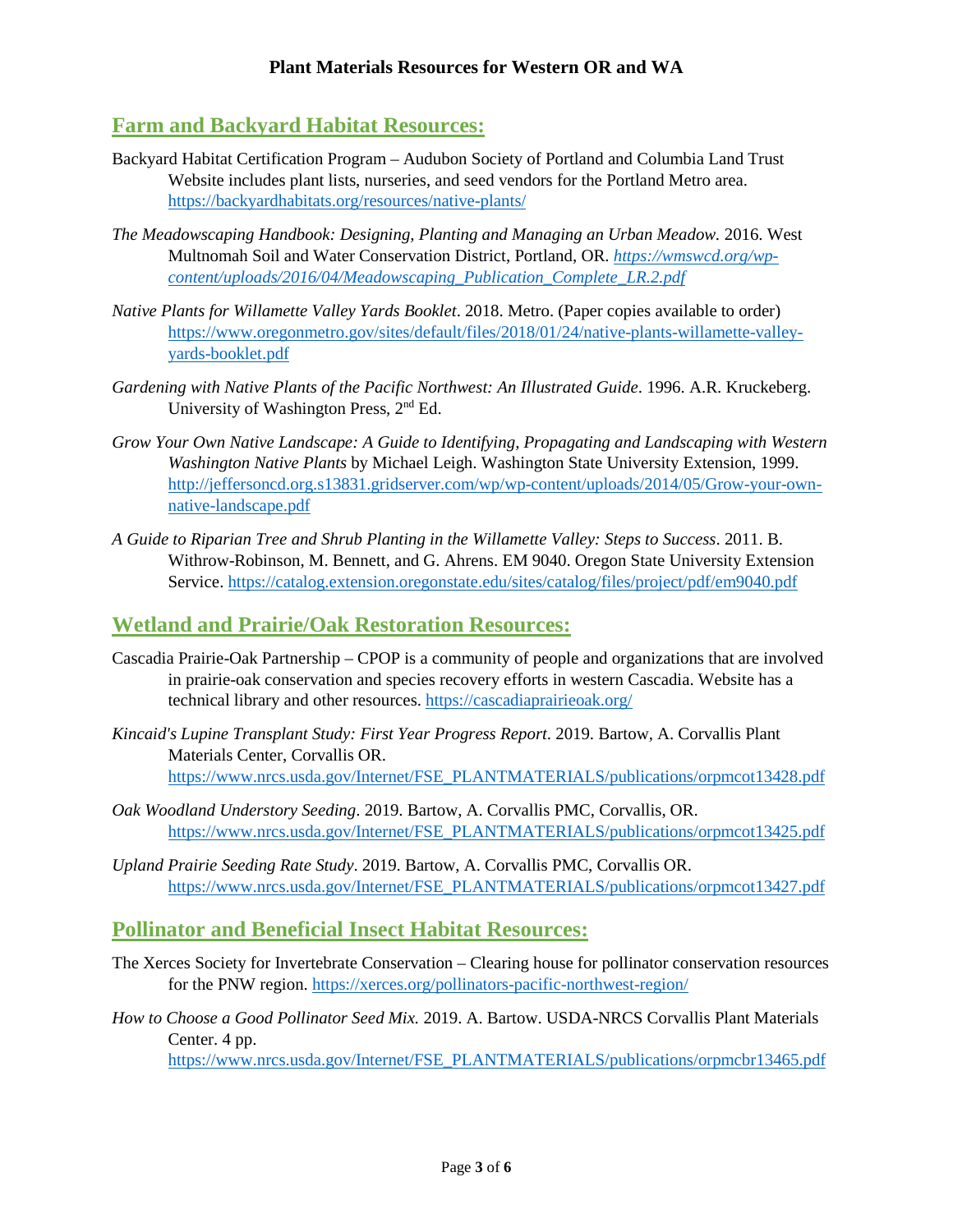- *Plants for Pollinators in Oregon*. Plant Materials Technical Note No. 13. USDA-NRCS, Portland, OR. 2008. 44 pp. Includes tables of cover crops, non-native landscape plants, and native trees, shrubs, and forbs attractive to native pollinators and beneficial insects. [https://www.nrcs.usda.gov/Internet/FSE\\_DOCUMENTS/nrcs142p2\\_041919.pdf](https://www.nrcs.usda.gov/Internet/FSE_DOCUMENTS/nrcs142p2_041919.pdf)
- *Plants for Pollinators in the Inland Northwest*. Biology Technical Note No. 24. USDA-NRCS, Spokane, WA and Boise, ID. Revised 2013. 62 pp. https://www.nrcs.usda.gov/Internet/FSE\_PLANTMATERIALS/publications/wapmctn11733.pdf
- *Enhancements for Native Bees in Western Oregon and Washington Cranberry Production*. Plant Materials Technical Note No. 42. USDA-NRCS, Portland, OR. 2017. 20 pp. [https://www.nrcs.usda.gov/Internet/FSE\\_PLANTMATERIALS/publications/orpmstn13176.pdf](https://www.nrcs.usda.gov/Internet/FSE_PLANTMATERIALS/publications/orpmstn13176.pdf)
- *Monarch Butterfly Habitat: Development and Maintenance.* Plant Materials Technical Note No. 71. USDA-NRCS, Boise, ID. 2018. 10 pp. [https://www.nrcs.usda.gov/Internet/FSE\\_PLANTMATERIALS/publications/idpmctn13434.pdf](https://www.nrcs.usda.gov/Internet/FSE_PLANTMATERIALS/publications/idpmctn13434.pdf)
- *Hedgerow Planting (422) for Pollinators: Western Oregon & Washington Specification and Implementation Requirements.* The Xerces Society for Invertebrate Conservation, Portland, OR. 2013. 16 pp.

[http://www.xerces.org/wp-content/uploads/2013/01/InstallGuideJobSheet\\_WORandWA\\_Hedge.pdf](http://www.xerces.org/wp-content/uploads/2013/01/InstallGuideJobSheet_WORandWA_Hedge.pdf)

*Conservation Cover (327) for Pollinators: Western Oregon & Washington Specification and Implementation Requirements.* The Xerces Society for Invertebrate Conservation, Portland, OR. 2013. 20 pp.

[http://www.xerces.org/wp-content/uploads/2013/01/InstallGuideJobSheet\\_WORandWA\\_CnsrvCvr.pdf](http://www.xerces.org/wp-content/uploads/2013/01/InstallGuideJobSheet_WORandWA_CnsrvCvr.pdf)

- *Evaluation of Commercial Pollinator Mixes for Western Oregon: Final Report*. 2019. Bartow, A., and A. Young-Mathews. Corvallis Plant Materials Center, Corvallis, OR. 31 pp. [https://www.nrcs.usda.gov/Internet/FSE\\_PLANTMATERIALS/publications/orpmcsr13455.pdf](https://www.nrcs.usda.gov/Internet/FSE_PLANTMATERIALS/publications/orpmcsr13455.pdf)
- *Establishing Pollinator Habitat in Vineyard Rows*. 2019. Bartow, A. Corvallis Plant Materials Center, Corvallis OR.

[https://www.nrcs.usda.gov/Internet/FSE\\_PLANTMATERIALS/publications/orpmcot13426.pdf](https://www.nrcs.usda.gov/Internet/FSE_PLANTMATERIALS/publications/orpmcot13426.pdf)

### **USDA-NRCS and ARS Cover Crop Resources:**

- *Pacific Northwest Cover Crop Selection Tool.* 2016. WNTSC Plant Materials Technical Note No. 2. Microsoft Access database tool that guides growers and conservation planners to select cover crop species adapted to their climate, soils, and intended cover crop purpose. [http://www.nrcs.usda.gov/wps/portal/nrcs/detail/plantmaterials/technical/toolsdata/plant/?cid=nrc](http://www.nrcs.usda.gov/wps/portal/nrcs/detail/plantmaterials/technical/toolsdata/plant/?cid=nrcseprd894840) [seprd894840](http://www.nrcs.usda.gov/wps/portal/nrcs/detail/plantmaterials/technical/toolsdata/plant/?cid=nrcseprd894840)
- *Cover Crop Seed Vendors for Western States.* 2018. WNTSC Plant Materials Technical Note No. 3. USDA-NRCS West National Technology Support Center, Portland, OR. 18p. [https://www.nrcs.usda.gov/Internet/FSE\\_PLANTMATERIALS/publications/orpmctn13328.pdf](https://www.nrcs.usda.gov/Internet/FSE_PLANTMATERIALS/publications/orpmctn13328.pdf)
- *NRCS Cover Crop Termination Guidelines for Non-irrigated Cropland*. Version 3, Sept. 2014. [https://efotg.sc.egov.usda.gov/references/public/WA/340\\_National\\_Termination\\_Guidelines\\_Ver](https://efotg.sc.egov.usda.gov/references/public/WA/340_National_Termination_Guidelines_Ver_3_Sept_2014.pdf) [\\_3\\_Sept\\_2014.pdf](https://efotg.sc.egov.usda.gov/references/public/WA/340_National_Termination_Guidelines_Ver_3_Sept_2014.pdf)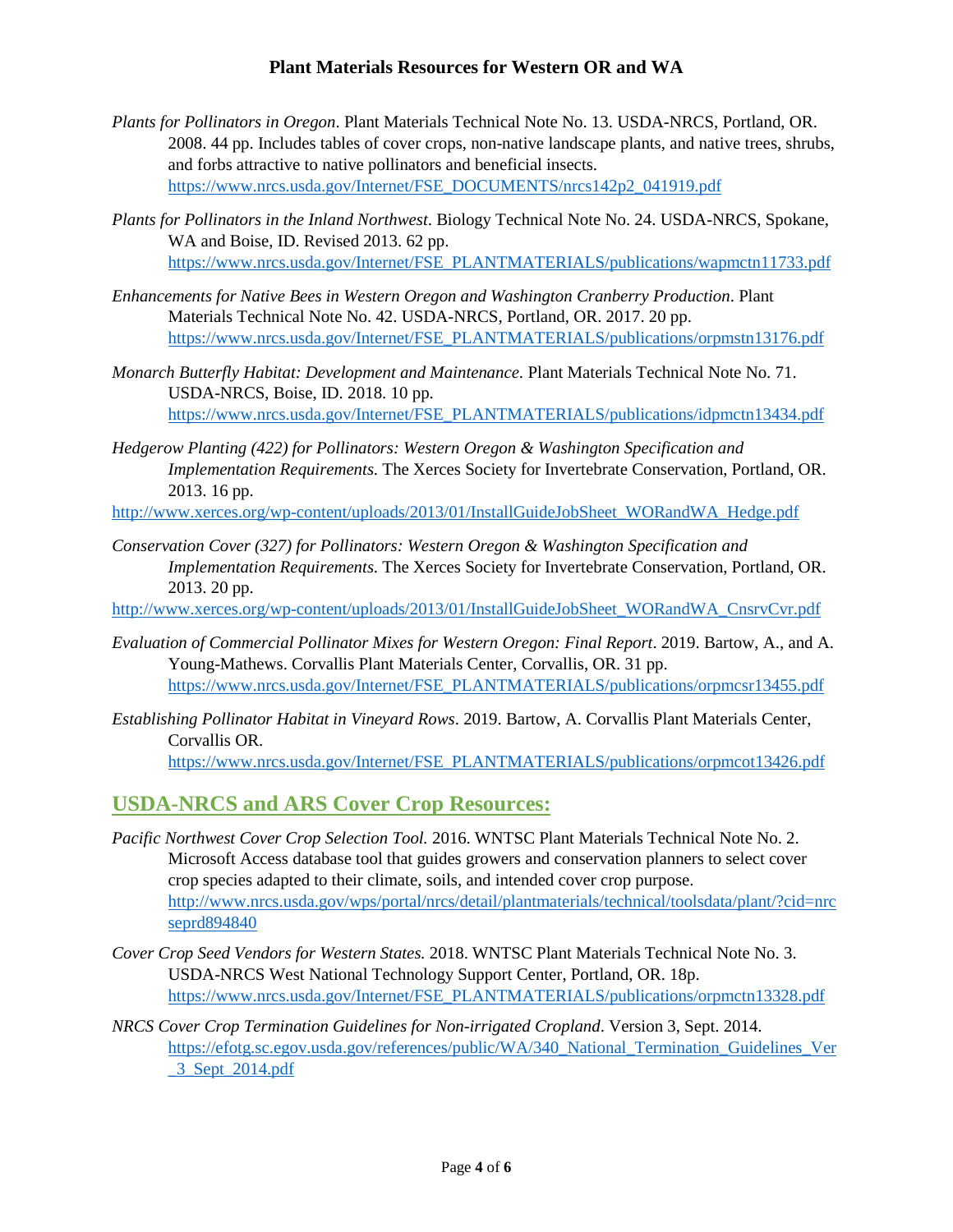- Cover Crop Chart (aka Periodic Table of Cover Crops) ARS https://www.ars.usda.gov/plainsarea/mandan-nd/ngprl/docs/cover-crop-chart/
- Crop Nutrient Tool—Calculates the approximate amount of N, P, and K that is removed by the harvest of agricultural crops. <https://plants.usda.gov/npk/main>
- PLANTS Database—List of cover crops and Plant Guides for most commonly used species. <https://plants.usda.gov/java/coverCrops>
- *Adaptation of 59 Cover Crop Cultivars in Western Oregon: Final Study Report*. 2019. Young-Mathews, A. USDA-NRCS Corvallis Plant Materials Center, Corvallis, OR. [https://www.nrcs.usda.gov/Internet/FSE\\_PLANTMATERIALS/publications/orpmcsr13456.pdf](https://www.nrcs.usda.gov/Internet/FSE_PLANTMATERIALS/publications/orpmcsr13456.pdf)
- *Irrigated Warm Season Cover Crops for Western Oregon: Final Study Report*. 2017. Young-Mathews, A. USDA-NRCS Corvallis Plant Materials Center, Corvallis, OR. 13 pp. [https://www.nrcs.usda.gov/Internet/FSE\\_PLANTMATERIALS/publications/orpmcsr13158.pdf](https://www.nrcs.usda.gov/Internet/FSE_PLANTMATERIALS/publications/orpmcsr13158.pdf)
- *The Potential for Legume Cover Crops in Washington Apple Orchards.* 2014. WA NRCS Plant Materials Technical Note 22. [http://www.nrcs.usda.gov/Internet/FSE\\_PLANTMATERIALS/publications/wapmctn12149.pdf](http://www.nrcs.usda.gov/Internet/FSE_PLANTMATERIALS/publications/wapmctn12149.pdf)

## **National Cover Crop and Soil Health Resources:**

- SARE Cover Crops Topic Room—Collection of educational materials developed out of decades of SARE-funded cover crop research[. http://www.sare.org/Learning-Center/Topic-Rooms/Cover-](http://www.sare.org/Learning-Center/Topic-Rooms/Cover-Crops)**[Crops](http://www.sare.org/Learning-Center/Topic-Rooms/Cover-Crops)** 
	- *Managing Cover Crops Profitably, 3rd Editon*. 2007. A. Clark, ed., SARE. This comprehensive book explores how and why cover crops work and provides all the information needed to build cover crops into any farming operation. (Free downloadable pdf) [http://www.sare.org/Learning-Center/Books/Managing-Cover-Crops-Profitably-3rd-](http://www.sare.org/Learning-Center/Books/Managing-Cover-Crops-Profitably-3rd-Edition)[Edition](http://www.sare.org/Learning-Center/Books/Managing-Cover-Crops-Profitably-3rd-Edition)
	- *Building Soils for Better Crops, 3rd Edition*. 2010. F. Magdoff and H. Van Es. Another great book from SARE that is a practical guide to ecological soil management, providing step-bystep information on soil-improving practices as well as in-depth background—from what soil is to the importance of organic matter. (Free downloadable pdf) <http://www.sare.org/Learning-Center/Books/Building-Soils-for-Better-Crops-3rd-Edition>
- ATTRA National Sustainable Agriculture Information Service, a program of the National Center for Appropriate Technology (NCAT)—Many publications and other resources on cover crops, soil health assessment and improvement, and general sustainable agriculture topics. <https://attra.ncat.org/>
	- *Overview of cover crops and green manures*. 2003. P. Sullivan. Publication summarizing the principal uses and benefits of cover crops and green manures. (16 pages, available for purchase) https://attra.ncat.org/product/overview-of-cover-crops-and-green-manures/
- eXtension Articles, webinars, videos, and "Ask-an-Expert" for information from Land Grant Universities on agricultural topics, including cover crops.<https://www.extension.org/>